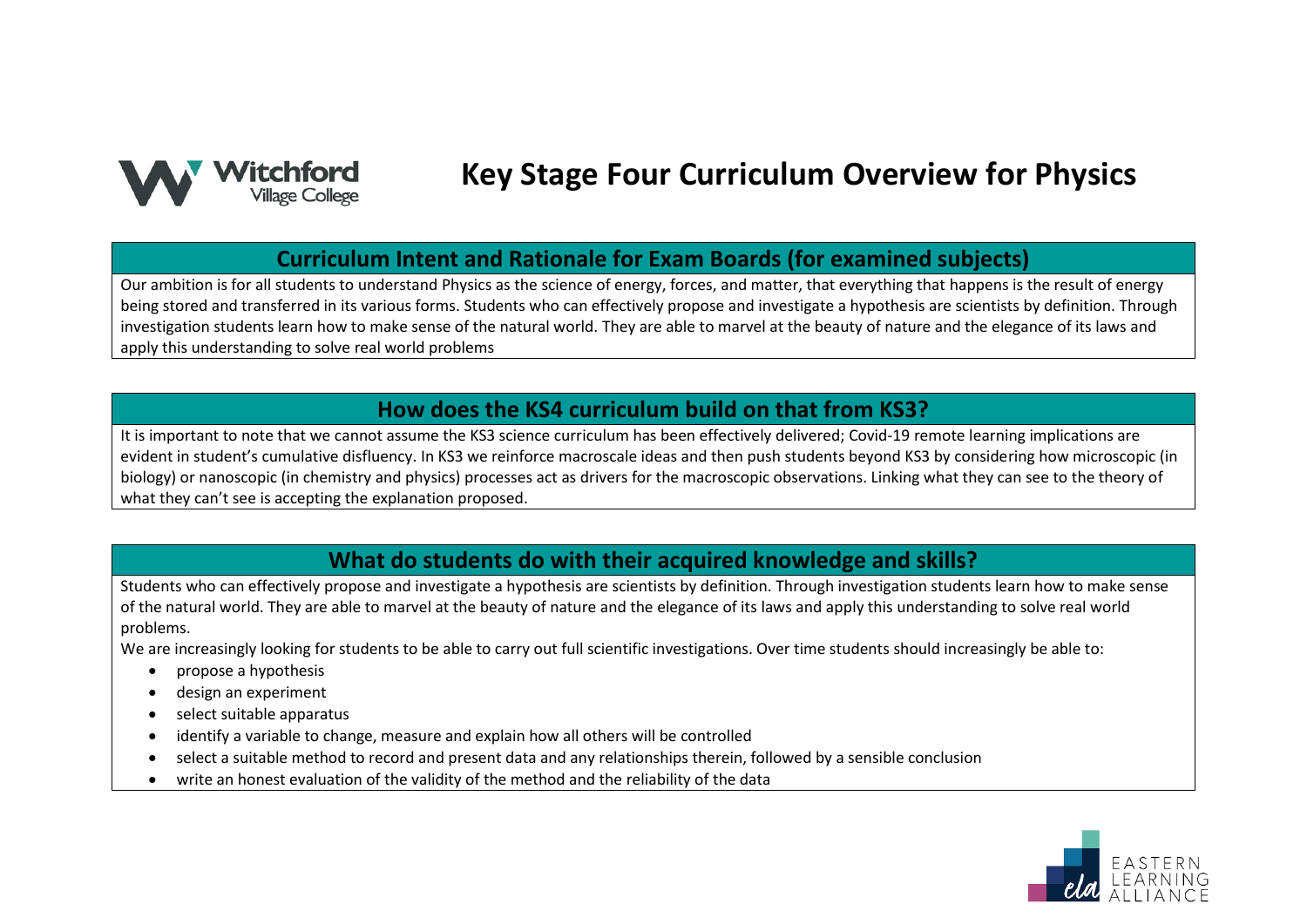## **How does the KS4 curriculum align to and go beyond the National Curriculum?**

In Year 10 students explore circuits and analyse the motion of objects applying laws including Newton's, Energy and Momentum. The final chapters of the GCSE curriculum are designed to summarise and apply many chapter's student's knowledge from the previous years; Biology interaction of organisms, Chemistry macroscopic atmosphere and cycles and Physics electrical energy and forces.

| What new knowledge are students taught? |                                                                                                                                                                                                                                                                                                                                                                                                                                                                                                                                                                                                                                                                                                                                                                                    |                                                                                                                                                                                                                                                                                                                                                                                                                                                                                                                                                                                                                                          |  |
|-----------------------------------------|------------------------------------------------------------------------------------------------------------------------------------------------------------------------------------------------------------------------------------------------------------------------------------------------------------------------------------------------------------------------------------------------------------------------------------------------------------------------------------------------------------------------------------------------------------------------------------------------------------------------------------------------------------------------------------------------------------------------------------------------------------------------------------|------------------------------------------------------------------------------------------------------------------------------------------------------------------------------------------------------------------------------------------------------------------------------------------------------------------------------------------------------------------------------------------------------------------------------------------------------------------------------------------------------------------------------------------------------------------------------------------------------------------------------------------|--|
| <b>Term</b>                             | Year 10                                                                                                                                                                                                                                                                                                                                                                                                                                                                                                                                                                                                                                                                                                                                                                            | Year 11                                                                                                                                                                                                                                                                                                                                                                                                                                                                                                                                                                                                                                  |  |
| Autumn                                  | <b>Atomic Structure</b><br>Atoms are made of protons, neutrons, and electrons<br>Some atoms release radiation in the form of alpha, beta, or<br>gamma emissions. Each of these differs in its properties.<br>Separate only<br>Nuclear fusion is the process during which lighter nuclei<br>fuse together to create heavier nuclei. Nuclear fission is the<br>process of splitting unstable nuclei producing smaller nuclei<br>as well as huge amounts of energy<br><b>Energy</b><br>Types of energy store and ways in which energy can be<br>transferred<br>No machine is 100% efficient and some energy is<br>transferred in less useful ways<br>Energy resources can be classified as renewable and non-<br>renewable. All energy resources have advantages and<br>disadvantages | <b>Forces</b><br>Vector is a physical quantity with magnitude (size) and<br>$\bullet$<br>direction. Scalars only have magnitude.<br>Terminal velocity is a maximum speed an object can move<br>$\bullet$<br>with.<br>The stiffness of a spring can be investigated and is described<br>by a spring constant. Spring constant is the force needed to<br>extend the spring by 1m.<br>Pressure is force acting on an area<br>$\bullet$<br>Separate only; Pressure in fluids is caused by the collisions of<br>particles with a surface and depends on depth (or height of the<br>column) density of the fluid and gravitational attraction. |  |
| Spring                                  | <b>Electricity</b><br>Resistance is a property of material, which reduces the flow of<br>current. Different materials have different electrical resistance.<br>Series circuit is only one loop, and parallel circuits has<br>$\bullet$<br>branches. There are separate rules for Voltage, current and                                                                                                                                                                                                                                                                                                                                                                                                                                                                              | Electromagnetism<br>Induced magnetism is magnetism created in objects made of<br>steel, iron, cobalt, or nickel. Magnetic field has a shape which<br>can be found using iron filings or plotting compass.<br>Wire carrying electric field in a magnetic field is exposed to a<br>$\bullet$                                                                                                                                                                                                                                                                                                                                               |  |
|                                         | resistance in each of the circuits.<br>Mains electricity is an alternating (AC) voltage and voltage in a<br>battery is Direct (DC).                                                                                                                                                                                                                                                                                                                                                                                                                                                                                                                                                                                                                                                | force. This is the Motor Effect.<br>Flemings left hand rule tells you the direction of the motor<br>effect force. HT                                                                                                                                                                                                                                                                                                                                                                                                                                                                                                                     |  |